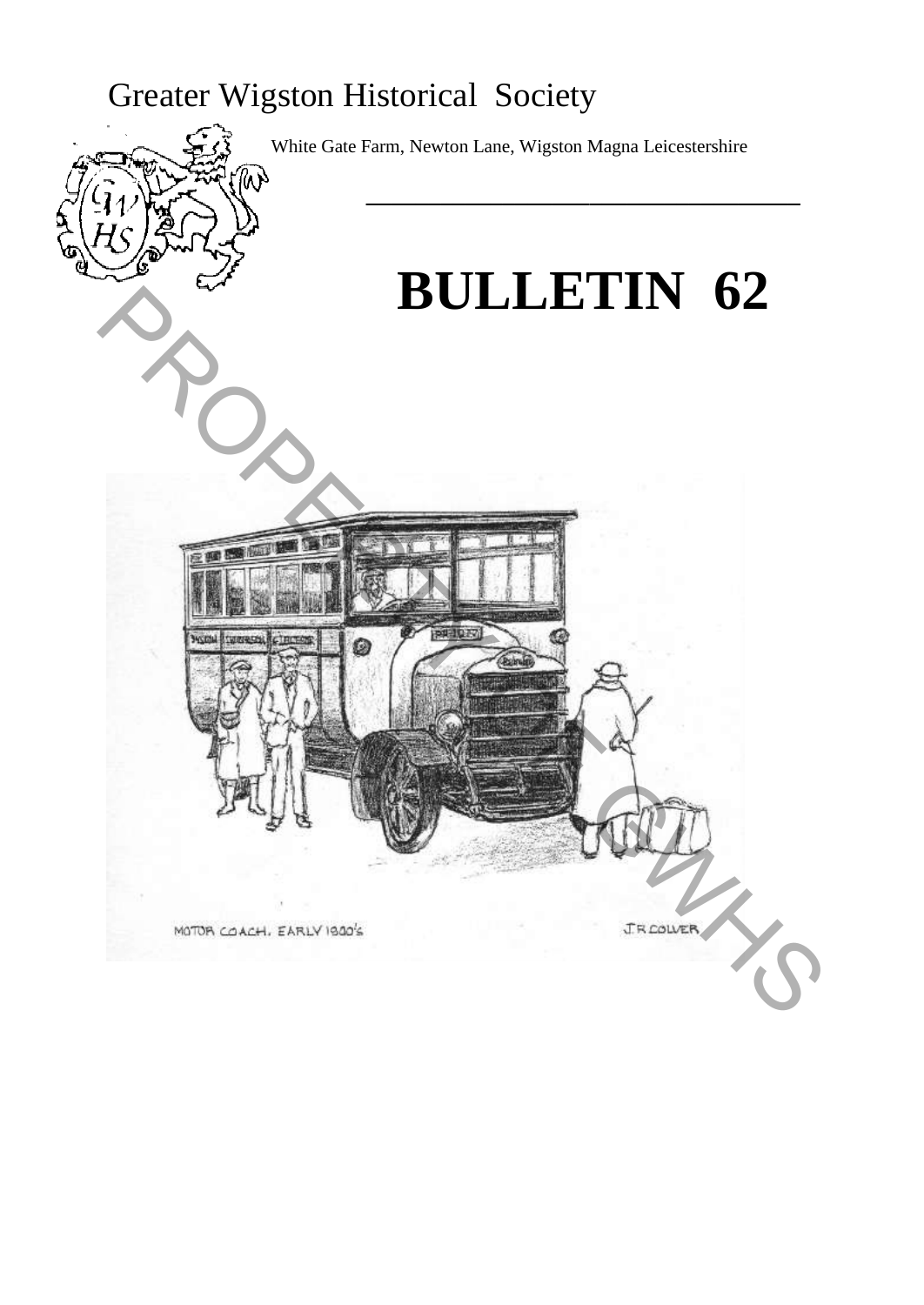# **PROGRAMME OF MEETINGS - FEBRUARY TO AUGUST** 2002

### **Wednesday 20th February** 2002

A.G.M. followed by: Some History of my Home Town *&* its parallels to Wigston - Tony Lawrance 7.30p.m. U.K. Church Boys' Brigade Rooms.

### **Wednesday 20th March** 2002

The Road to Welford (slides by Katherine Taylor) described & shown by Peter Clowes 7.30p.m. U.R. Church Boys' Brigade Rooms.

# **Wednesday 17th April 2002**

History of the Co-op Movement, both Nationally & in Wigston - Malcolm Hornsby 7.30p.m. U.R. Church Boys' Brigade Rooms.

# **Wednesday 15th May** 2002

Visit to H.M. Prison Museum, Newbold Revel, Nr. Rugby Licensed bar will be open on site (not included in price) Bus from Paddock Street 6.30p.m. Please notify the Secretary by 30th April to reserve a place.

# **Wednesday 19th June 2002**

Visit to Old Brewery Visit to Old Brewery Inn, Somerby, Nr. Melton

Inn, Son Tour of Brewery & Buffet (included in price), drinks extra on the day Bus from Paddock Street 6.30p.m. Please notify the Secretary by 31st May to reserve a place.

# **Wednesday 21st August 2002**

Visit to All Saints' Church, Leicester - Rev. David Cawley Meet at Paddock Street 7.15p.m. to share transport.

# **FRONT COVER**

-

\*\*\*\*\*\*\*\*\*\*\*\*\*\*\*\*\*\*\*\*\*\*\*\*\*\*\*\*\*\*\*\*\*\*\*\*\*\*\*\*\*\*\*\*\*

Jim Colver's drawing this time shows the Syston, Thurmaston & Leicester motor coach registration PR 1017. Close inspection reveals it to be a Daimler. Running probably in the 1920s those solid tyres must have made for a rough ride. Note the conductor on the left with shoulder bag for the cash. The conduction of the Mothes op Kantaline Taylor) described as Shown by the Calcular Case<br>T30p.m. U.R. Church Boys Brigade Rooms.<br>
Wednesday **27th April 2002**<br>
History of the Coop Movement, both Nationally & in Wigston - M

\*\*\*\*\*\*\*\*\*\*\*\*\*\*\*\*\*\*\*\*\*\*\*\*\*\*\*\*\*\*\*\*\*\*\*\*\*\*\*\*\*\*\*\*\*

The Bulletin is published three times a year on 1st February, June and October. Articles etc. (which are always welcome) should be submitted to either of the Joint Editors three clear weeks before the publication date please.

Joint Editors: Mrs. Chris Smart, 197 Queens Road, Leicester Mrs. Tricia Berry, 7 Wensleydale Road, Wigston.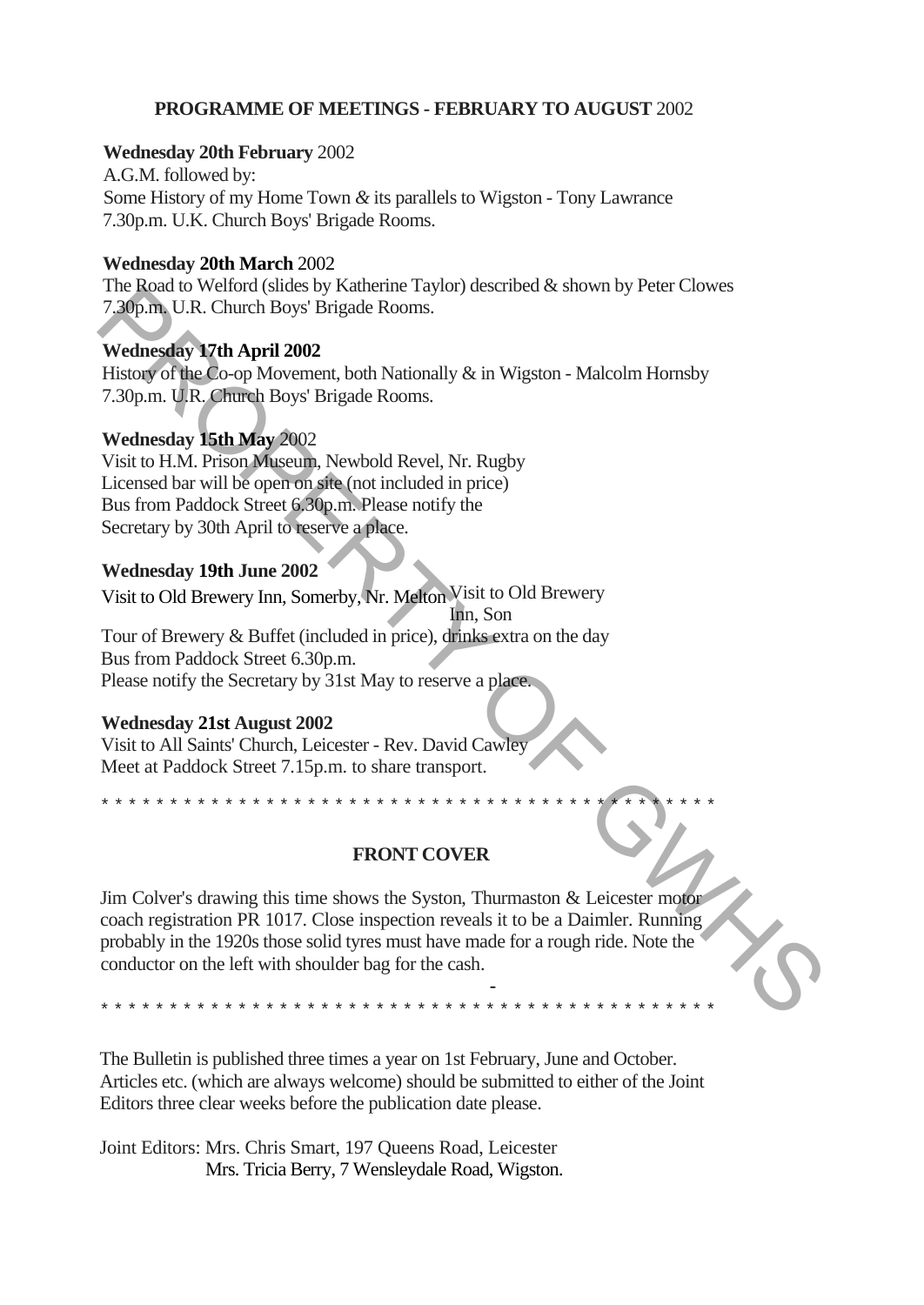# **OCTOBER MEETING**

In October the Society welcomed Mr. Maes, a retired lecturer from South Fields College, and owner of his own decorating business to talk on the history of wallpaper.

He told us that paper was first produced in China and the idea then brought up the North Coast of Africa. The first printing press was invented in 1472 by Gutenberg of Germany. It was brought to England in 1476 by Caxton. Early non book printed paper was black on off white, about 3 feet square and called a piece. It was initially used more for lining cupboards and drawers than hanging on walls. Before the use of machinery paper was block printed one colour at a time with a boy employed to jump on the end to give extra weight.

The early designs were taken from those used in Moroccan leatherwork and to this day the pomegranate is still a very common element in many wallpaper patterns. Other influences came from needle-point and black work. It was of course very expensive and only used in the houses of the rich.

Walls were previously covered in skins or tapestry and when paper was first introduced it was nailed to the wall in the same way. Later flour and water paste was used then hot paste. Early wall plaster, which was needed to make a smooth surface for the paper, was Plaster of Paris made from French Gypsum.

.

Like most decorative things fashion has always played an important role. Flock was popular in the 16th century and in 1880 it was embossed designs. 1750-1828 there was a Chinese influence. 1890-1914 it was Art Nouveaux. 1920s very heavily patterned, 1930s very plain, embossed and dull. During the war very little wallpaper was produced and people were only permitted to spent £15 per year on any decorating work. In 1950s emulsion paint came from Germany and so began the fashion for the ever popular and versatile woodchip and anaglypta types, followed with the development of plastics, by vinyl. was black on off white, about 3 feet square and called a piece. It was initially used<br>most for fining cupboards and drawers than hanging on walls. Before the use of<br>macinitaty paper was block primed one colour at a time w

Painting and paperhanging were once separate occupations. Paint used to be very basic with limited colour choice. A 1936 colour chart offered just three alternatives, cream, brown and green; now there are simply thousands of different tones available.

Mr. Maes has accumulated an impressive collection of samples and showed us lots ranging from the outrageous to the very stylish. Also unusual types such as silk or wool or cork on a paper backing and grass on a rice paper one. As a finale he showed some made specially for the Royal residences with the Queen's initials ER on.

After some questions and discussion the Chairman, Edna Taylor, thanked Mr. Maes for a most interesting evening.

# **NOVEMBER MEETING**

Queen Victoria: a look back in this centenary year of her death.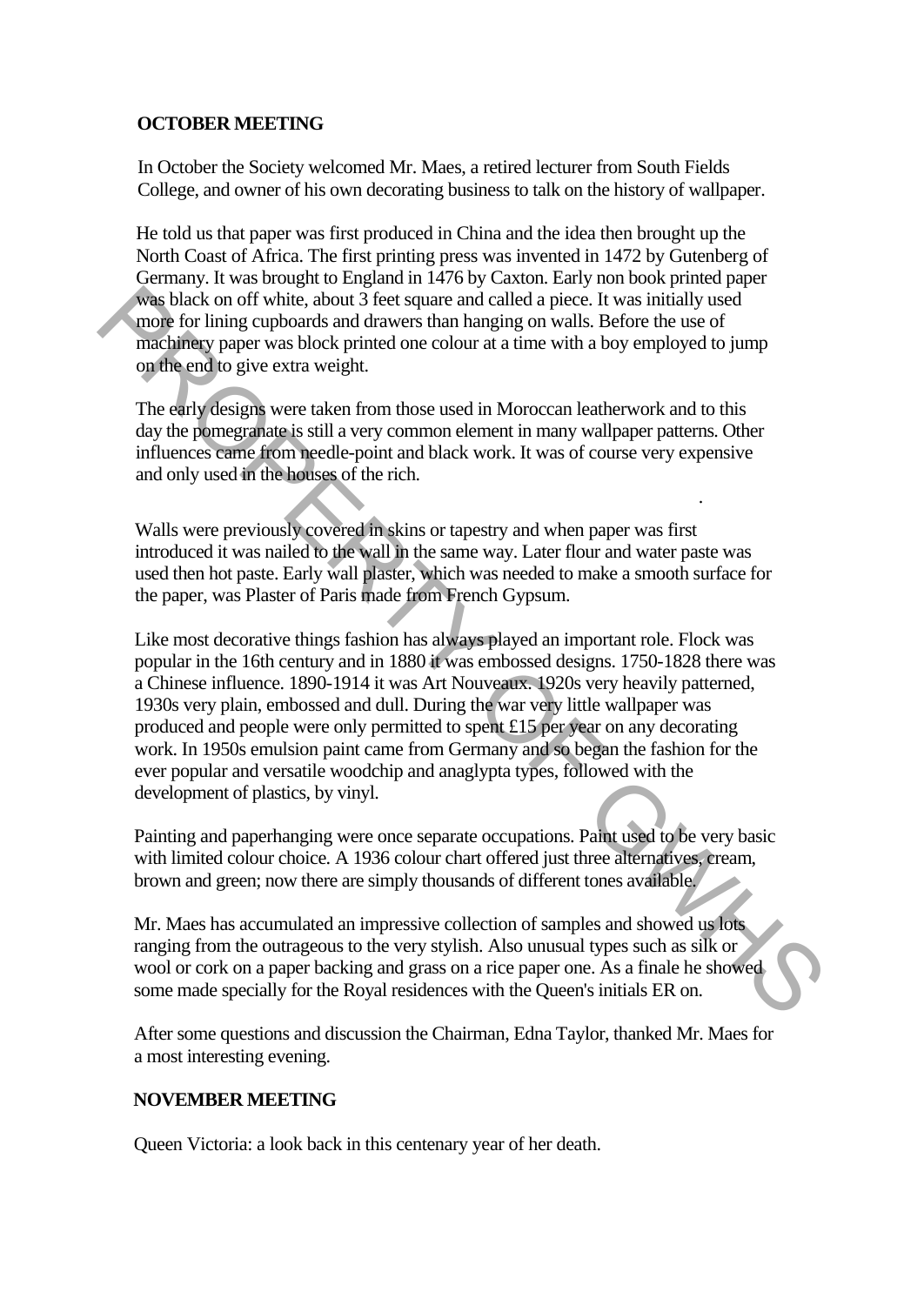On Wednesday 21st November 42 members of the society met to hear Derek Lewiris talk on Queen Victoria.

The 22nd January 2001 was the 100th anniversary of the death of Queen Victoria. She reigned for 64 years during which our economy changed from being agricultural to industrial. She acceded the throne at the age of 18 when the monarchy was at a low ebb. The four Georges and William, the Hanoverians, had had a stable goverment but were not held in high regard.

She was the daughter and only child of Edward, Duke of Kent, who died when she was 8 months old and the Duchess of Kent (her second marriage). Victoria and her mother lived at Kensington Palace, their household was controlled by Sir John Conroy. As a child she had no opportunity to mix with other children. She was accomplished, fluent in French and German, a dancer and a pianist and she could draw. She was also kept away from court. On 20th June 1837 William IV died. Right from the outset Victoria was determined to be sovereign in her own right and not under the control of her mother or Conroy. She was the duaghter and only child of Edward, Duke of Kent, who died when she<br>was Symonts of and the Duches of Kent (her second marriage). Victoria and her<br>modified liby Sir John from the change to the change that the mo

Her first Prime Minister was Lord Melbourne. Victoria saw him as a father figure. After a change in government her next Prime Minister was the Tory Robert Peel. Victoria did not find him so easy to get on with as Melbourne. She refused to change her Whig Ladies of the Bedchamber, Peel resigned and Melbourne came back. The Ladies were eventually changed and the Bedchamber crisis was over. At this point the government was keen to see Victoria married and producing an heir to the throne. Two brothers, Albert and Ernest Saxe Coburg Gotha were introduced to her (incidentally they were both her first cousins on her mother's side).

Albert, her consort, was Germanic, political and accomplished and viewed with some suspicion. As Prince consort he came into his own during her nine pregnancies. He set about re-organising the Royal households, purchased Balmoral Estate and built the present castle, and Osborne House on the Isle of Wight. In 1851 he organised the Great Exhibition at the Crystal Palace.

-

In 1861 Albert became ill. Their eldest son, Albert Edward, was giving them cause for concern by having affairs with actresses and other activities of which they disapproved. Albert got back from confronting his son at Cambridge, caught typhoid and died. Victoria mourned his death in seclusion for the next 20 years.

During the second half of her reign Victoria would not appear in public. The people began to get tired of her absence. Amongst other things Victoria missed Albert's opinion on constitutional matters. During this period her prime Ministers were Disraeli for the Tories and Gladstone for the Liberals. She liked Disraeli, who flattered and played up to her. Gladstone was quite different, he had a great intellect and Victoria felt in awe of him and came to dislike him.

In 1876 she became Empress of India. With her ministers she tried to get her own way with threats and manipulation. She disliked Reform and felt that it might lead to socialism and civil unrest, she feared Republicanism. She was against women's rights and had little to do with the lower classes except for her workers at Balmoral.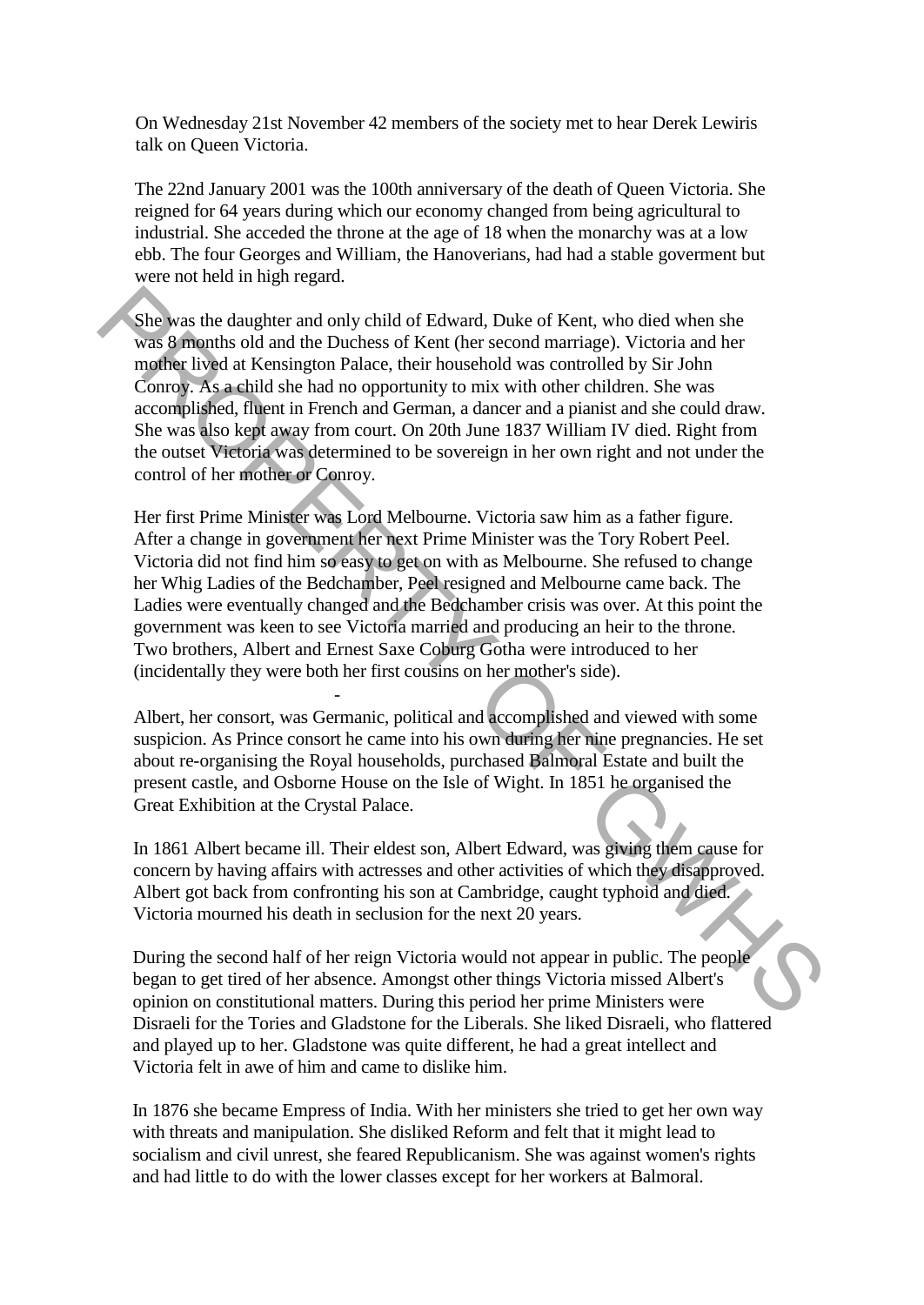Her main interest was with European affairs. Wilhelm of Germany was her grandson, the Tsar of Russian was married to her granddaughter, other granddaughters had made alliances through marriage to Greece, Norway, Romania and Spain.

For the last 40 years of her reign the underlying theme of all that she did was the absence of Albert. Her relationship with John Brown helped. Her relationship with her son, the nature Edward VII was not good, to her disappointment he was not another Albert. He showed more of the characteristics of his Hanoverian ancestors. However, Victoria during the years of her reign set an example that succeeding monarchs have followed.

Thanks were given to Derek for a most interesting and absorbing talk.

# **DECEMBER MEETING**

The Christmas Social this year followed the same pattern as previous years with some not too serious qizzes which hopefully provided entertainment and fun without much serious effort. Edna Taylor and Brian Bilson set up a picture quiz to start off, this proved quite tricky especially identifying those churches from drawings done over two hundred years ago! In spite of this there were some impressive scores and the winner was Chris Smart. Next we had Stella Tweed's great mixture of local history and general knowledge questions which had to be collected one at a time from a box across the room. Good way of working up an appetite this one! The final winners were Colin Towell's team.

There followed an excellent supper prepared by Ann Key of Naseby, our usual caterer not being available this year. We retained some wine in our glasses for a toast afterwards because 2001 proved to be the 21st anniversary of when the Society was formed in 1980. The President, Duncan Lucas, said a few words outlining the early activities, when just a handful of really dedicated folk set it up, to the present time with a membership of 80 plus. There are still a number of the original members who belong now. A scrapbook of photographs and memorabilia put together by Tricia Berry to record events up to this milestone was passed around during the evening. A collection of photographs was also taken, the raffle prizes drawn, and a very pleasant evening closed at about 9.45p.m. **FROMEON SET THE SET THE SET THE SET THANDED** THE SET THE SET THE SET THE THE SET THE THE CHIRAL WANDEN USE THE CHIRAL MAN IN SET THE CHIRAL MAN IN SET THE CHIRAL MAN IN SET THE CHIRAL MAN INTERFERT CHIRAL MAN INTERFERT O

# **JANUARY MEETING**

For our first meeting of the new year we welcomed back Diane Courtney who gave us a very fascinating and detailed talk on that most controversial of monarchs Richard III.

Richard was born on 2/10/1452 at Fotheringhay Castle, Northants, to Richard third Duke of York, and his wife Lady Cecily Neville. He was one of 12 children and the youngest boy. At about the age of nine he was sent to Middleham Castle, North Yorks, where he was taught to ride and lead men, skills in which he became particularly proficient. Probably because of this early residence in the North of the country it was here that most of his support was later to come from rather than the South. Richard was created Duke of Gloucester and wished to marry his childhood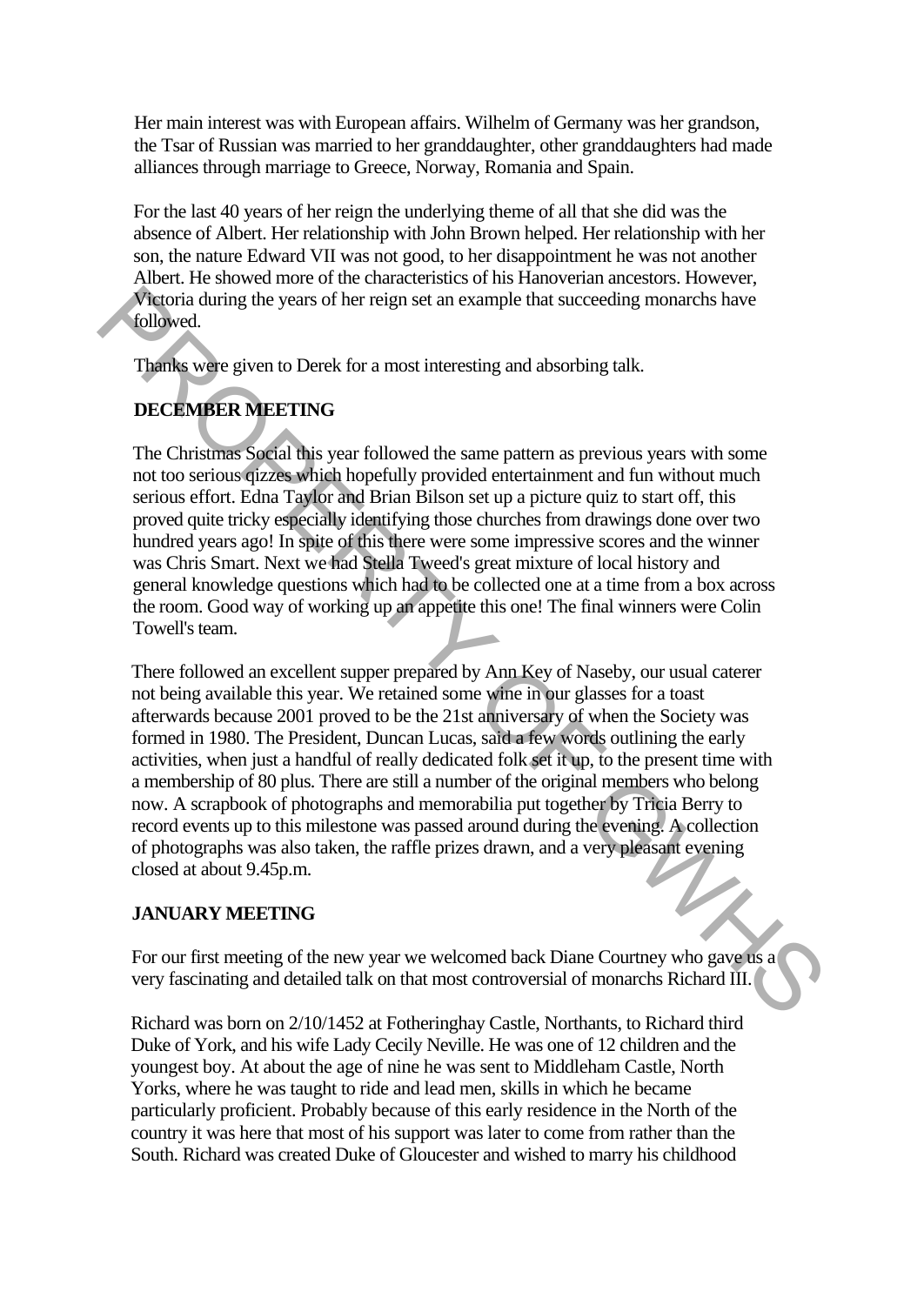companion Ann Neville but his elder brother King Edward IV would not permit it. Richard fathered three illegitimate children, Richard, John & Catherine (the latter born in Leicester) before Edward IV changed his mind and allowed the marriage to Ann who had one son, Edward, before she died of T.B.

King Edward IV died very suddenly in 1483. He and his wife Elizabeth Woodville had six children including two sons the Princes Edward and Richard. Elizabeth Woodville had strong Leics. connections through her first husband who was John Grey of Groby. When these two young princes, forever to be known as The Princes in the Tower' who were the rightful heirs to their father's throne were found murdered the crown passed to their Uncle who became King Richard III. So was he an evil ambitious monster who murdered his two nephews? He certainly had a very strong motive but there were others who for reasons of benefit or revenge would have liked to see their demise too.

Richard ruled for just over two years before his well documented death at the age of 33 years at the Battle of Bosworth on 22/8/1485, when the crown was claimed by his Tudor rival, Henry VII. Henry had a tenuous claim to the throne through his mother Margaret Beaufort a member of the family of the illegitimate Beaufort line of Edward Ill's son John. Richard's dead body is believed to have been brought to the Church of the Annunciation (some remains of which still exist in the basement of the Hawthorn Building, De Montfort University), then buried in the Greyfriars Monastry, St. Martins. His bones were later thrown into the River Soar. A scull with serious injuries has been dredged up and it is thought with modern techniques it will one day be possible to establish whether this is indeed Richard's. When these two young princes, forever to be known as The Princes in the Tower' who<br>were the rightful heirs to their father's throne were found murdered the crown passed<br>of their line in the contributed in the constrained

So was he an ugly deformed character? Yes, according to Shakespeare but he lived during the Reign of Elizabeth I whose grandfather had taken the throne from Richard. So he would not have wanted to upset his monarch. A portrait of Richard III showing him looking much older than 33 years and with various deformities has appeared under X-ray examination to have been tampered with and these unflattering features added later.

' Diane made it clear she believed Richard to be a handsome good man, the innocent victim of slander. She put forward a very convincing case, but it seems there will always be a nagging doubt. Can the truth ever be established after so many years have elapsed?

\*\*\*\*\*\*\*\*\*\*\*\*\*\*\*\*\*\*\*\*\*\*\*\*\*\*\*\*\*\*\*\*\*\*\*\*\*\*

### MISSING TAPE RECORDER

Way back in 1989 it was decided the Society should purchase a tape recorder so that an Oral History Project could be started. Some tapes have been made (and very good they are too) but in these cases members used their own machines. Recently an East Midlands Oral History Archive has been established and this has led the committee to realise that they have no idea where our Tape Recorder is. It was last mentioned in the AGM minutes in 1992 when it was stated to be underused. Does anyone who was a member then have any suggestions as to where it might be? Did anyone borrow it to do any recordings? Who kept it when not in use? Any help very much appreciated.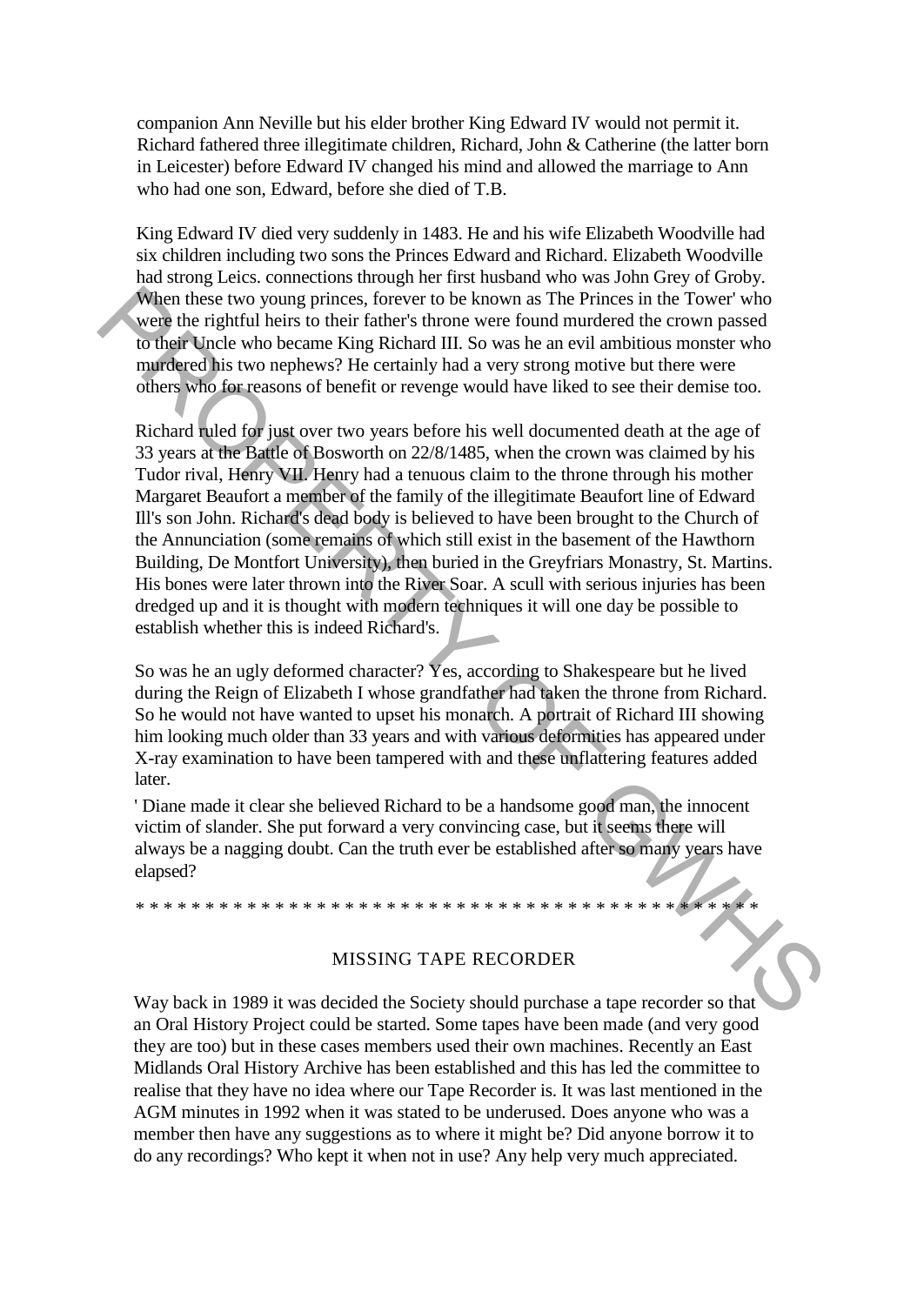#### **JUST** IN **TIME**

A traveller journeying through Wigston at the beginning of Queen Victoria's reign would have found it a depressed and depressing village. It had passed, like the rest of the country in the 1830s, through troubled times.

The main street pattern, a rectangle of four main roads, was much as today. There were some elegant buildings of the 18th century, such as the Manor House in Newgate End and The Elms in Bushloe End, while the other Manor House, later to be almost universally known as Dr. Longford's, and Wigston Hall both in Long Street had been recently re-modelled. Fronting the streets were some timber-framed and brick-built farmhouses of the 17th and 18th centuries, now abandoned as such and divided up into 2 or 3 parts as homes for separate families, while here and there in yards and ends were short terraces of red-brick cottages built by speculators to house those who had come to seek work as framework knitters. The two churches, an Independent chapel of 1731, and a row of Georgian alms-houses lent an air of solidity to the village, though St. Wolstan's church was in a bad state of repair with a barn and stable built into its nave and its spire leaning dangerously over the cottages that surrounded the churchyard. **End** und The Elmis in Bushice End, while the other Manoy House, later to be almost the computereally known as Dr. Longfords, and Wigston Hall both in Long Street had been recently re-modelled. Froming the strets were som

Our traveller would have a choice of 15 public-houses and beer shops in which to quench his thirst, and if he had entered one of them, he would have overheard the gossip and exchanged the news of the day. Undoubtedly this would have been a tale of woe from most of those present, for they had much to complain of, and times were hard. Unemployment was widespread, and with it poverty and disease, especially consumption, and the high infant mortality. Of the 483 families in the village, 208 were in regular receipt of Poor Rate relief and 150 of occasional relief.

Some blamed the Enclosures which, in their grandfathers' days, had taken much common grazing and woodland from the peasants forcing them to sell out to new men who enlarged their farms and in place of grain put down grass for the more profitable sheep. That started the unemployment, for now 40 labourers could cultivate Wigston's 3,000 acres, whereas three times as many were needed for the old open-fields, with both grain and grass.

In order to support the unemployed, landowners had to pay poor rates at roughly £1 per acre to the Poor Rate Board, as well as other taxes. They were then so impoverished that they could not afford to hire labourers to keep their land in order. Who would want to buy or rent land so heavily rated? The whole parish, despite its land of excellent quality, was going out of cultivation. There was not even enough corn to feed the village.

Others would tell the traveller that it had all been made worse by large numbers of people with their big families coming in from other parishes to get work in the framework knitting industry, now the main occupation in the village. Not that you could get a living wage at that, even if you worked twelve hours a day. It had been all right during the wars with the French when knitted garments were in demand for the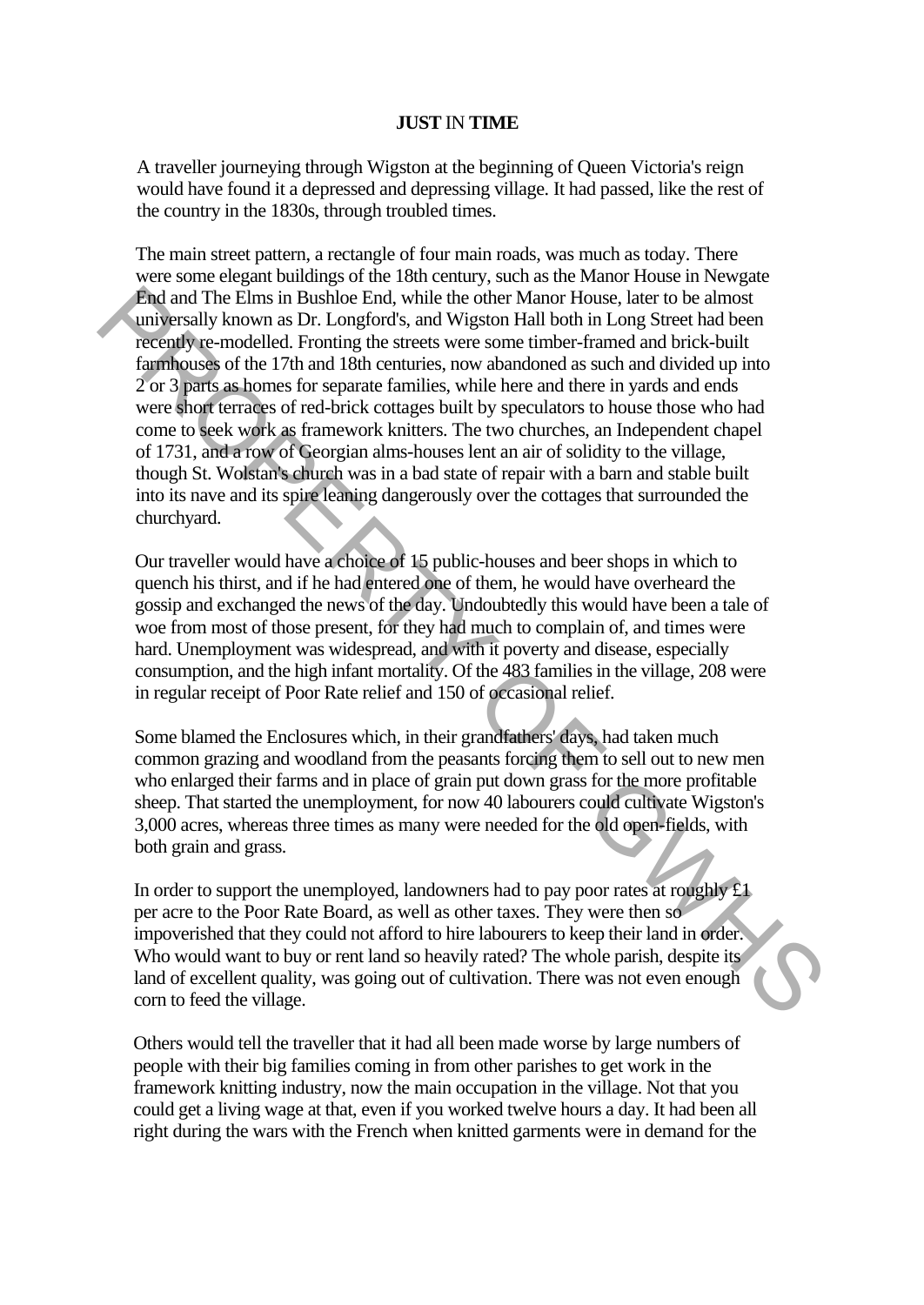army and the navy, but now that market had collapsed and men's fashions had begun to change to long trousers needing shorter socks, the only alternative was poor relief.

You could do fairly well out of the magistrates at one time, five shillings for men and women, l/6d for each child, but a new Act had said that in future you could only get relief by going into a workhouse and anything would be better than that. Husbands, wives and children were separated, strict discipline enforced and the poorest food provided.

The traveller must have been glad to get away from such human misery, common throughout the land among working people. Yet there were signs of change, and his keen eye might have noticed the beginnings of buildings in 1839 that expressed a desire for a better life: a Mechanics' Institute on the Bank, a single-storey Wesleyan chapel at the top of Mill Lane and a National (church) school in Long Street. All reflected national movements towards change.

If he had gone off to the west, an even more startling change might have met the traveller's eye: a glimpse of the extension from the town of Leicester of the Midland Counties Railway which was to open the following year with a station at Wigston. Neither he, nor the companions he had drunk with could possibly have imagined what benefits were to emerge over the next forty years from that and other similar constructions. Changes were coming to Wigston, and to all England. Just in time!

Edna Taylor

Source: W.G. Hoskins, *The Midland Peasant*

### **THE SEARCH FOR A BETTER LIFE**

Partly no doubt because of a sense of adventure but more often in a desperate attempt to escape from the depressing circumstances described above many people emigrated. Their destination might be Australia, New Zealand or other Commonwealth countries or that land of such huge opportunity, America. An idea of what could be achieved by a flexible and hardworking person who took this huge step into the unknown is shown in the following piece. It is part of a letter written in 1821 by a man, who had emigrated to Canada, to his sister back home in Scotland. It is included in: *A narrative of the rise and progress of emigration from the counties of Lanark and Renfrew to the New Settlements in Upper Canada,* and reproduced from the January 2002 issue of Family Tree Magazine. The fractellar must have been glad to get away from such human misery, common<br>monogrom the fand among working people. Yet there were signs of change, and his<br>keep eye might have noited the beginnings of buildings in 1859

"The land...pretty good...never so happy...not desire to return to Glasgow...for we would have to pay a heavy rent and here we have none. In Glasgow I had to labor sixteen or seventeen hours a day and could earn about six or seven shillings a week. Here I can, by laboring about half that time, earn more than I had. There I was confined to a damp shop but here I have fresh air. There after I toiled until I could toil no more I would have the mortification of being a burden. But here, two or three years labor will give me more than will keep me in sickness as well as health. There it is all dependence. Here it is a fair prospect of independence".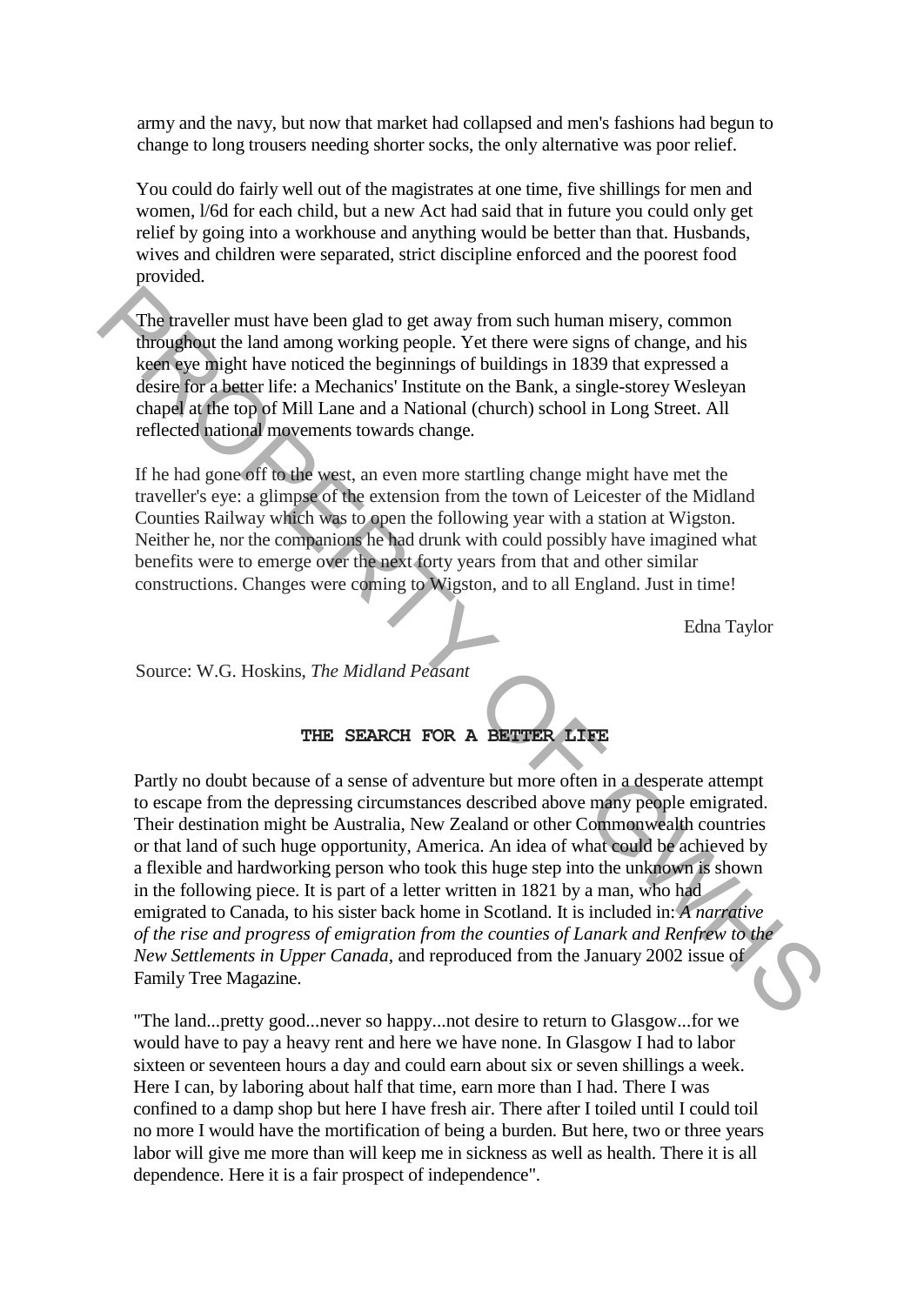More for the sense of adventure and with a strong rebellious streak young Tom Agar writes the following account of his voyage and early experiences in America. How could he just go without even saying goodbye?

# **LETTER TO HIS PARENTS FROM TOM AGAR** 17 **MONTHS AFTER HE LEFT BARDON, LEICS. IN 1854 FOR THE UNITED STATES OF AMERICA**

Indian River, Off Aligator Creek, Florida, United States of America. Feb. 9th 1856

Dear Father and Mother,

I presume you would be very much put about at my sudden and unexpected disappearance. I can assure you it was not my intention to have left my home when I did, although I had the very strong inclination to come to America that I have often intimated to you, which I hope you are able to say you call to recollection. But still think those-times I allowed the expressions, that I meant not what I said, but Ah! they came from my heart. You might think I was very simple in leaving in such a manner as I did. I wanted for nothing, I was in work, was not short of money, had a good home and the treatment I received from you, I had no fault to find whatsoever. Of Aligator Creek,<br>
United Strats of America.<br>
The Bark Crick Creek,<br>
United Strats of America.<br>
Feb. 9th 1856<br>
Decar Father and Mother,<br>
1 presume point of the stery strong inclination to have left my borne when I<br>
did, a

Did I expect in immigrating to a foreign shore, I could better my position in life or even gain in fortune - no I did not, nor did I dream for one moment I could do anything of the kind. But I left my native land and all that was dear to me solely because I was discontented in mind.

I left home on the morning of the 5th of September 1854, walked to Bardon Hill station to entrain to Burton, then again for Crewe, where I intended staying that night, but meeting with a person of the name of Smith, a midshipman from a village called Wymondham, near Melton Mowbray, Leicestershire, who was going to Liverpool that night and he persuaded me to go on too. I did so, arriving at Limehouse St. Station about half past 9pm that evening.

I took lodgings at an Oyster Saloon, convenient to the Sailors' House and staid there until the following Friday and in the afternoon of that day, I went to the office of Messrs. Gunnell & Co. of Waterloo Road and secured a cabin berth and board of the Excelsior, and American vessel, belonging to the Black Bull Line packet ships bound for New York.

I paid £5 for my passage and I was ordered to be ready at the Nelson Dock at 5pm that evening as the ship was sailing early the following morning (Saturday). I was then five minutes after the appointed hour, but unfortunately was too late. The steamboat had taken the last load. I had therefore to pay two watermen *51-* or commonly called Liverpool Land Sharks, a very proper name, to take me to the ship.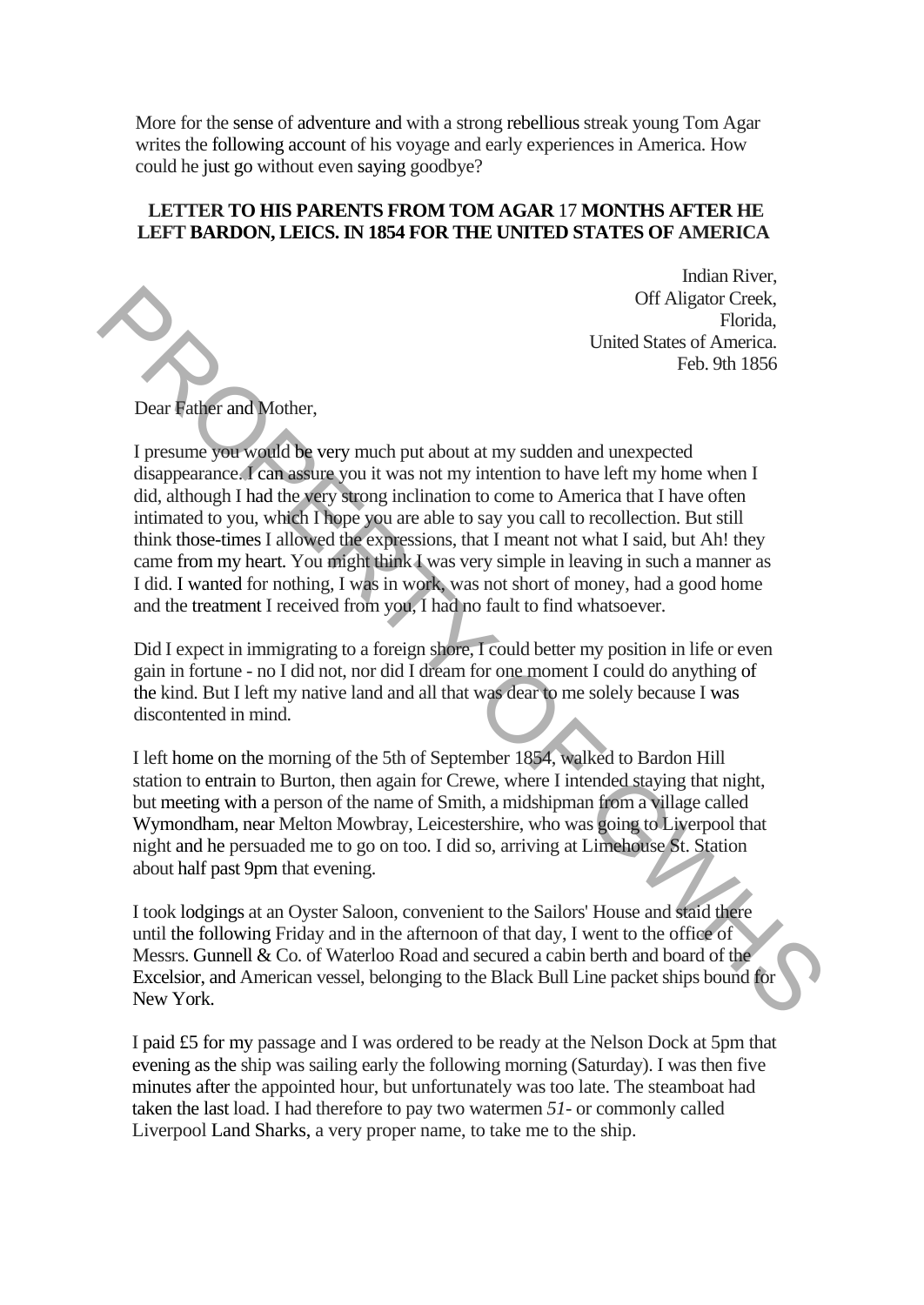I boarded her about 6 o'clock and found a crew not at all to my expectations. It was a most singular one, I can assure you, composed pretty much of all nations, but Irish if anything took the lead.

I went to bed about 9 o'clock, but what with the noise of the passengers arranging their luggage and one thing and another, I could not sleep before half past five the following morning and found that in the night the anchor was up and the steam tug beside us with the pilot on board. The tug left us about half past 10 o'clock. We then set sail with over 600 souls aboard.

We had pretty rough weather in the Irish Channel. Four or five days elapsed before we cleared the coast of England. We last sight of land on the 13th day of September 1854 about 2 o'clock pm. We continued sailing up to the 16th with the wind in our favour.

17th. Weather squally, large flock of sea-gulls in sight. Passengers most of them seasick.

18th. Weather still squally, a child died during the night.

19th. Wind changed. Great number of sea porpoises and sea pigs in sight and many kinds of peculiar fish.

20th. A pretty strong breeze making ..... knots an hour. Weather fine. I begin now to sleep the night through, although there are many kinds of games invented for the amusement of passengers, such as Judge and Jury, Free and Easies, etc. I go now and then on the forecastle deck and listen to the ditties of the sailors. Some of them spin real yarns.

21st. Cholera and Diarrhora commenced to play their ravages. The first that was seized was a young Irish girl of about 22 years of age. She was dancing and enjoying herself upon deck between 5 and 6pm and at half past 8pm she met with a watery grave.

22nd. Sickness increasing. There are now 7 cases of Cholera and 4 of Diarrhora and 3 (a man, woman and child) to be thrown overboard tonight. I can assure you it is a shocking sight, is the burial at sea. There's no burial service of any description. After dicing you are merely stitched up in a piece of old wrapper and brought up on deck. A lump of pig-iron or coal tied to your feet and swung backwards and forwards three times and the third time the corpse is thrown into the mighty deep and left, a prey to the marine creatures. I saw, in one instance, the pig-iron given way on the descent and the corpse floated, but it had not floated far before a tremendous large shark seized the bundle and disappeared. Set sail with over 600 souls aboard.<br>We had pretty rough weather in the Irish Channel. Four or five days elapsed before we<br>cleared the coast of England. We last sight of land on the 13th day of September 1854<br>about 2 or d

23rd. Weather pretty calm. Not making much headway. We made the Banks of Newfoundland at 51/2am on the 5th October. We passed several fishing smacks. We spoken with the British Mail Steamer bound for Kingston, Jamaica, the following day we spoken with German brig laden with immigrants bound for New York. Sailed from Bremen, she had met with some rough weather. She had lost most of her riggin and part of her bulwarks stove in, she had been out 52 days.

We saw two whales I should think about half a mile distance from the vessel. I saw them several times rise with their heads above water and spout the water to a great height. We also saw a floating iceberg which the Captain supposed to have been floating since the month of January.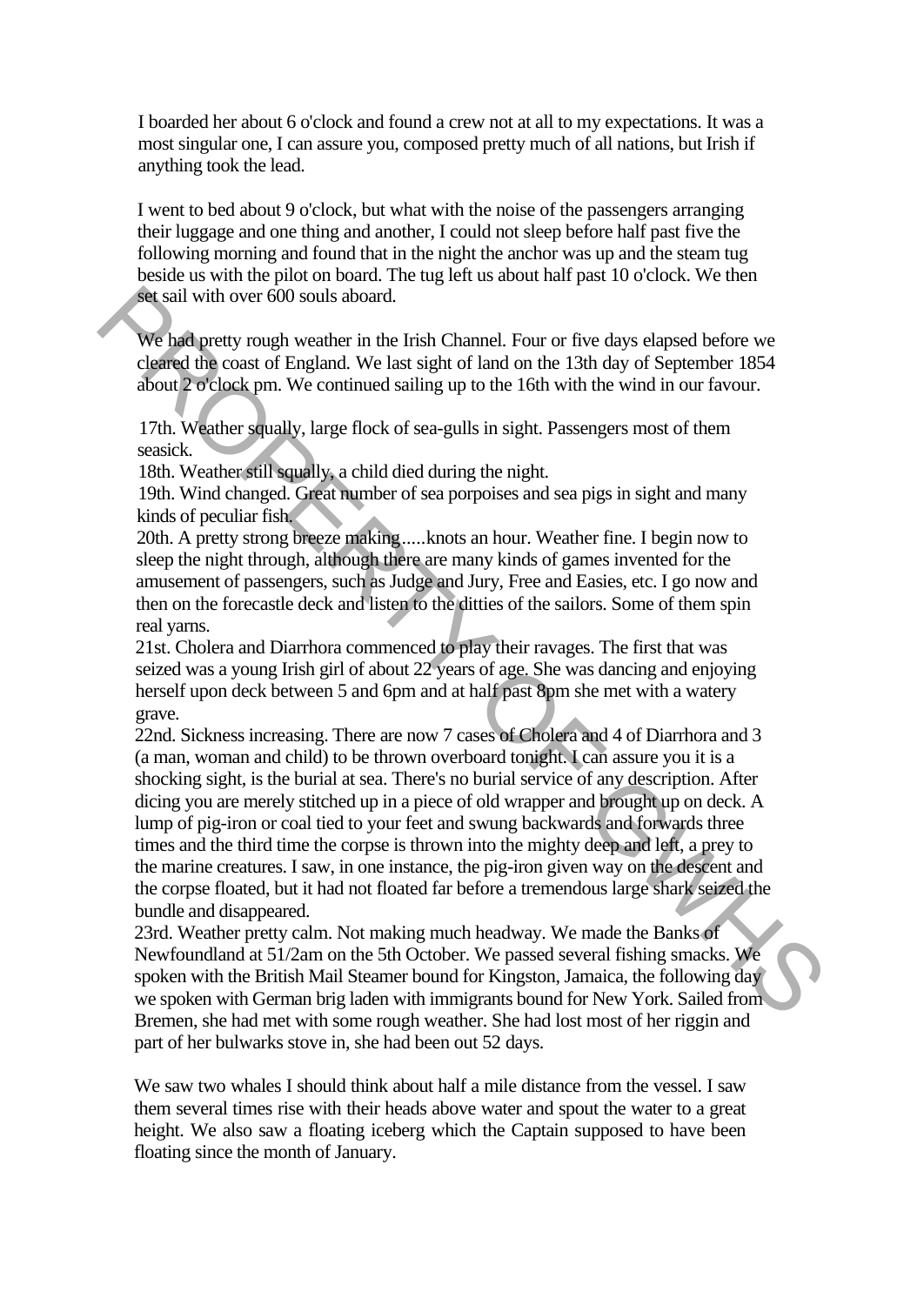After having been two or three days on the Banks we had very rough weather. It commenced about 10 o'clock am with sudden squalls. It first blew away a part of the fore riggin, it gradually kept increasing. At hah $^0$  past 3pm it blew a perfect hurricane. The Hatchways were closed and all passengers kept between decks and a ....place it was. I can assure you. I went to my bunk about half past 9pm. I had not been in it more than half an hour when a cry was raised by some foolish persons that the vessel had sprung a leak. To see the confusion that followed its almost more than I could describe. Them that had got into their bunks rushed from them in maddened despair. Women screaming and calling for help. Children crying and clinging to their parents, able bodied men on their knees offering prayer to their God to still the waves, mingled with the waters cries and shouting of the tars, such a sight would soften the most hardened heart.

A rush was made to go on deck by forcing open one of the hatchment doors and a great many had no sooner reached it, but that they were thrown from one side of the vessel to the other. I went on deck with nothing but my trousers and shirt on and had no sooner seized the pump when 8 or 9 of us were swept 7 or 8 yards. I fortunately caught hold of one of the ropes which saved me from being swept overboard. Sometime elapsed before order could be restored, not until the captain threatened to shoot some of them if they did not go between decks. It was found upon examination that the covering of the fore hatchway got carried overboard. The consequence was, every sea she shipped it down the hatchway into the lower deck. disolocid man on their knees offering prayer to their God to still the waves, mingled<br>with be waters cries and shouting of the tars, such a sight would soften the most<br>fractogred beat.<br>A rush was made to go on deck by forc

We cleared the Banks the 4th of October. The pilot came aboard on Saturday afternoon of the 15th, from him we heard of the melancholy news of the loss of the steamship Artie belonging to the Collins United States Mail Line by coming into collision with a French steamer in a Fog while on her passage from Liverpool to New York.

We sighted Sandy Hook Lighthouse about hah $^0$  past 11pm on Saturday night. The cry of land on the Starboard Tack was heard just at the break of day. Three cheers were given

We anchored off Sandy Hook about hah $<sup>0</sup>$  past 9 o'clock am on Sunday, waited there</sup> about three quarters of an hour until the tugboat came and tugged us off Station Island, about four and a half miles distance from New York.

We then passed the Doctors, sickness had then pretty much cleared up with the exception of two cases, a young woman and a child belonging to a German. Its mother died in Liverpool before the vessel sailed. The woman was taken to the Immigrants Hospital and the child died but still they would not pass the ship, so we therefore had the pleasure of lying in quarantine until the following Tuesday.

There were now, seven vessels lying there, besides ours, all laden with immigrants. One of them (The Star of the West) had lost 73 during the passage from Liverpool from Cholera & Diarrhora. We had 37 cases and 17 deaths with the child that died in quarantine.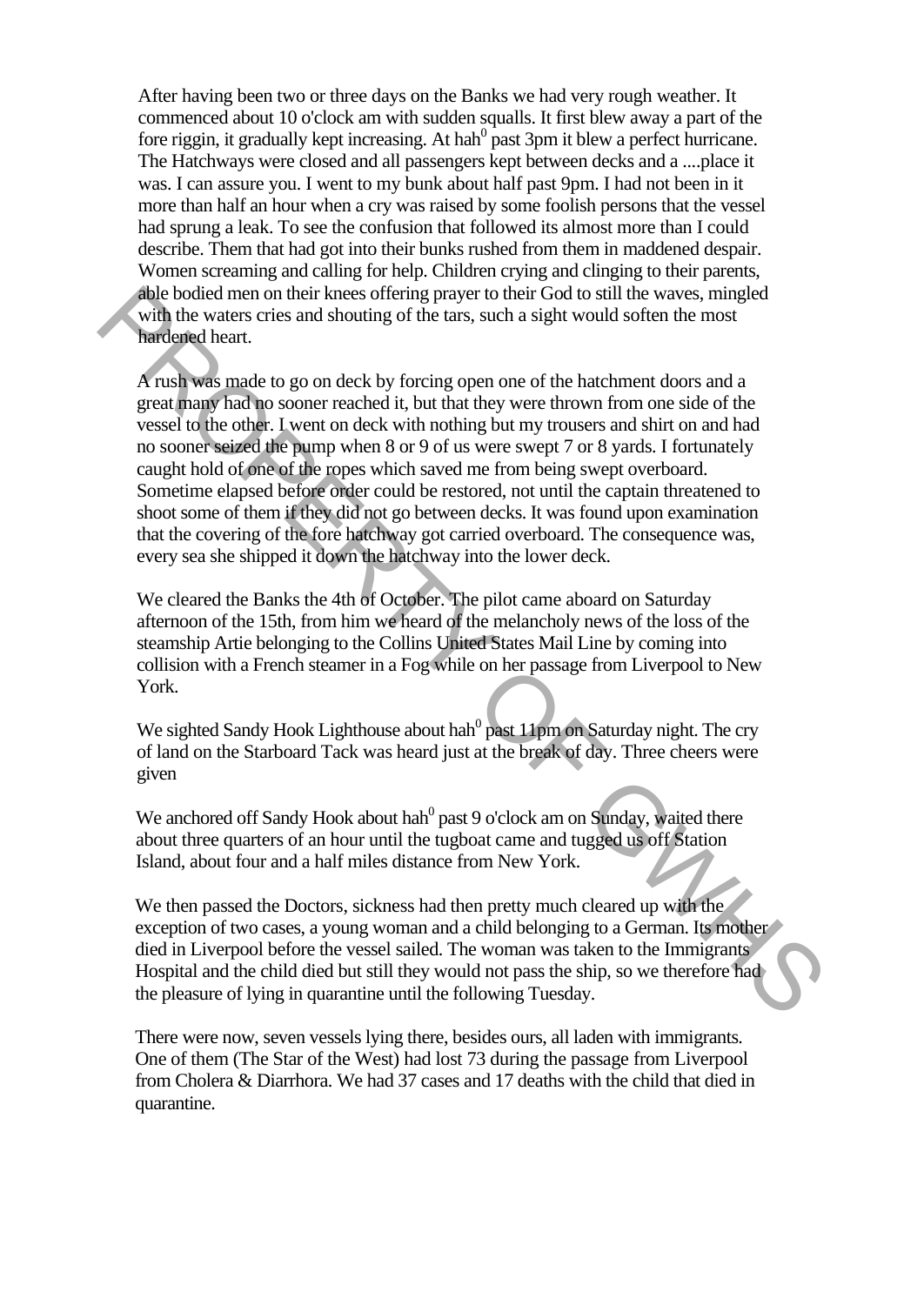The captain got the ship passed about 11 o'clock on Tuesday morning and we were tugged up to York by two tug boats. I landed on the shores of America on 17th October 1854, about half past 4 pm after a passage of nine and thirty days, with the two days lying in quarantine.

I, a young fellow from Birmingham and two Scotchmen took lodgings at a boarding house in Franklin Square, York. Paid (\$3) three dollars each for our board, thats equal to 12/6d British. A dollar is 4/2d.

New York is a very fine city, there are over eight hundred thousand inhabitants. The Theatres, Saloons and Public Places of Amusement are very tastefully got up. They far surpass England in ferry and steamboat travelling. Some of the boats surpass anything I ever saw, you can compare them to floating palaces.

I came across Bill Goulsby in York. He was at work at a shipping store in Fulton Street. I went to .... Gardens Amphitheatre with him. He took me to see another friend, who should it be but Mr. Simmonds that formerly lived at the Fleur-de-Lis in Belgrave Gate, Leicester. He was at that time waiting behind the bar at the Miner's Arms, Front Street, near the Battery, New York, and just before I left York, his brother came to him with Slater's son that formerly kept a pot shop at the corner of Upper Charles Street. surpays Fingland in Ferry and steamborat travelling. Some of the boast surpass anything<br>If a set saw, you can compare them to floating palaces.<br>
I came a gooss Bill Goulsby in York. He was at work at a shipping store in Fu

I succeeded in obtaining employment in a publishing office at copying at 9 dollars a week, but I did not remain long at it for I had formed too many acquaintances and I could plainly see that I would never be able to save a cent (that is the value of a half penny) and probably might be worse off at the end.

So I therefore took another notion of going further into the country. I made an attempt to go along with a party (that had formed in York) to California, the overland route, but I found on consideration that I would not have sufficient to purchase an outfit.

I afterwards saw an advertisement in the New York Sun that the ship Ravenswood was to sail in December to East Florida on a Government surveying Expedition and that several assistants were required. I applied at the office and saw the manager, a person by the name of Perry and engaged with him for 5 months at 40 dollars a month and board, signed an agreement to that effect and went aboard the 8th December 1854.

We weighed anchor and put out to sea, the nineth. The weather was bitterly cold and snowed very hard. The ship's crew was composed of Nigger sailors and Spaniards. Five of them got frost-bitten, one of them died during the passage. After being 3 days out, we put into Old Point Comfort in the State of Virginia. I got a pass from the Captain to go ashore until morning. I went to a place called Hampton, a short distance from Old Point Comfort and enjoyed myself first rate I assure you, its not a very large place, the inhabitants are chiefly slave traders. I saw hundreds of slaves, men, women and children.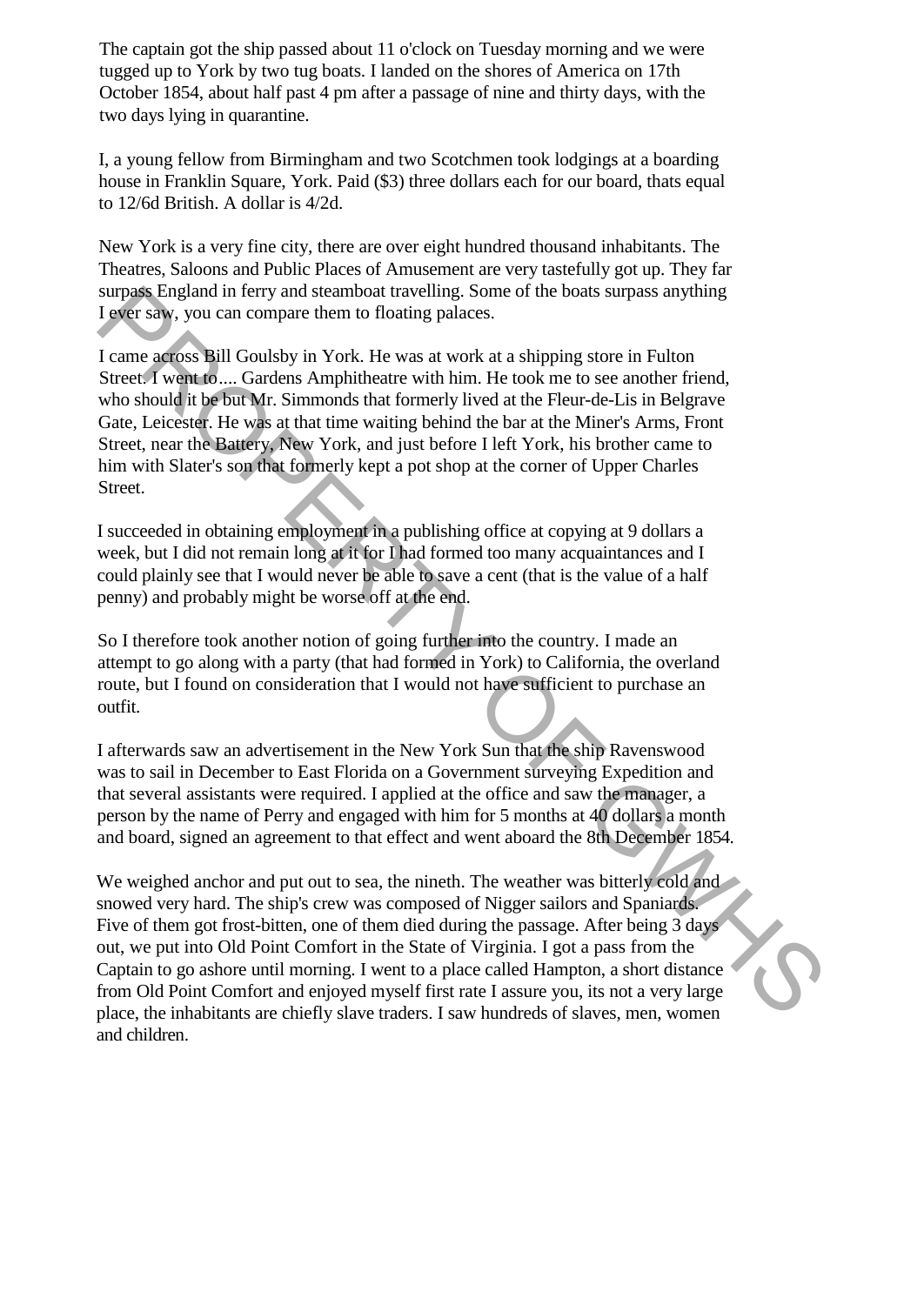We took several more hands on board and put out to sea again on the 13th. We saw great numbers of flying fish. We had pretty rough weather crossing the Gulf Stream and was driven back a good deal.

On Christmas Day, I had a very good view of the Bahamas Islands, there were some queer thoughts come into my head. I thought to myself that I little thought the Christmas before when I went to dine at Mr. Ward's that the next Christmas Day I would be sailing past here.

We landed the owner's provisions on Key Biscayne Island on New Year's Day and the ship went on to Cuba. This is not a very large island, the only inhabitant on it is a lighthouse keeper, a Spaniard. There are a great many peculiar kinds of shells on the island. Cocoa nuts grow wild. There are also plenty of bears, wildcats, panthers and raccoons. We shot a large brown bear and her two cubs. We roasted the cubs the following day and I can assure you they were fine eating.

We will continue with Tom's adventures in America in the next Bulletin. Thanks to Jim Colver for patiently transcribing from the original which is in Leics. R.O. (Ref: Misc 557). Spelling as originally written.

\*\*\*\*\*\*\*\*\*\*\*\*\*\*\*\*\*\*\*\*\*\*\*\*\*\*\*\*\*\*\*\*\*\*\*\*\*\*\*\*\*\*\*\*\*

**SKITTLES EVENING**

The Friends of Wigston Framework Knitters Museum have organised a Skittles Evening for Tuesday 19th February at 7p.m. This includes a traditional supper and is always a very pleasant and friendly occasion. For further information and tickets contact Peter Clowes. Tel: 2883396.

\*\*\*\*\*\*\*\*\*\*\*\*\*\*\*\*\*\*\*\*\*\*\*\*\*\*\*\*\*\*\*\*\*\*\*\*\*\*\*\*\*\*\*\*\*

**VICTORIA COUNTY HISTORY**

The last Leicestershire volume was published in 1964 after which work stopped due to lack of finance. The possibility of re-starting again to try and complete the series using a funding formula similar to the one set up in Derbyshire, where work is due to start in January 2002, has been proposed. Basically the idea is that 150 local historians or groups would be needed to subscribe £5 a month to a fund which over four years would accrue to £30,000. Then from the income earned it would be possible to pay the salary of a professional historian for one day a week Brian Bilson attended a first meeting held in October 2001 at Leics. Record Office. He put it to our committee who in principle agreed this worthy cause should be supported subject to approval of the membership. There will be an opportunity to discuss this at the AGM. We landed the owner's provisions on Key Biscayne Island on New Year's Day and the<br>ship went on to Cuba. This is not a very large island, the only inhabitant on it is a<br>lighthonig keeper, a Spaniard. There are at gena many